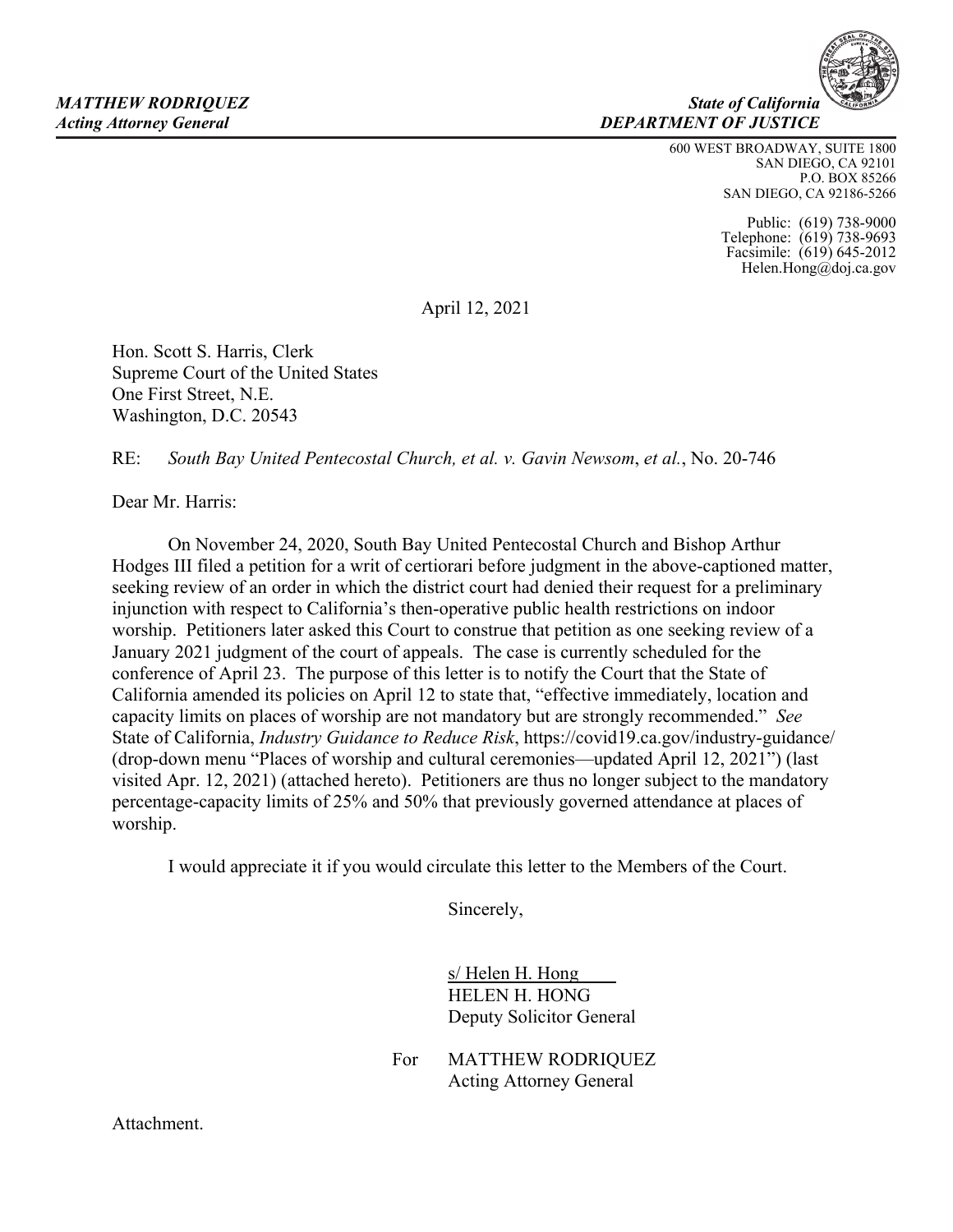



# Industry guidance to reduce risk

Last updated April 12, 2021 at 12:28 PM

Every business needs to support a safe, clean, and low-risk environment. If you own or manage a business, find the guidance for your industry and follow it to protect your workers and customers.

## On this page:

- > Find out if your business can open
- > Protect your workers
- > Ventilation for indoor operations
- > Temporary structures for outdoor operations
- > Industry guidance (for specific industries)

# Find out if your business can open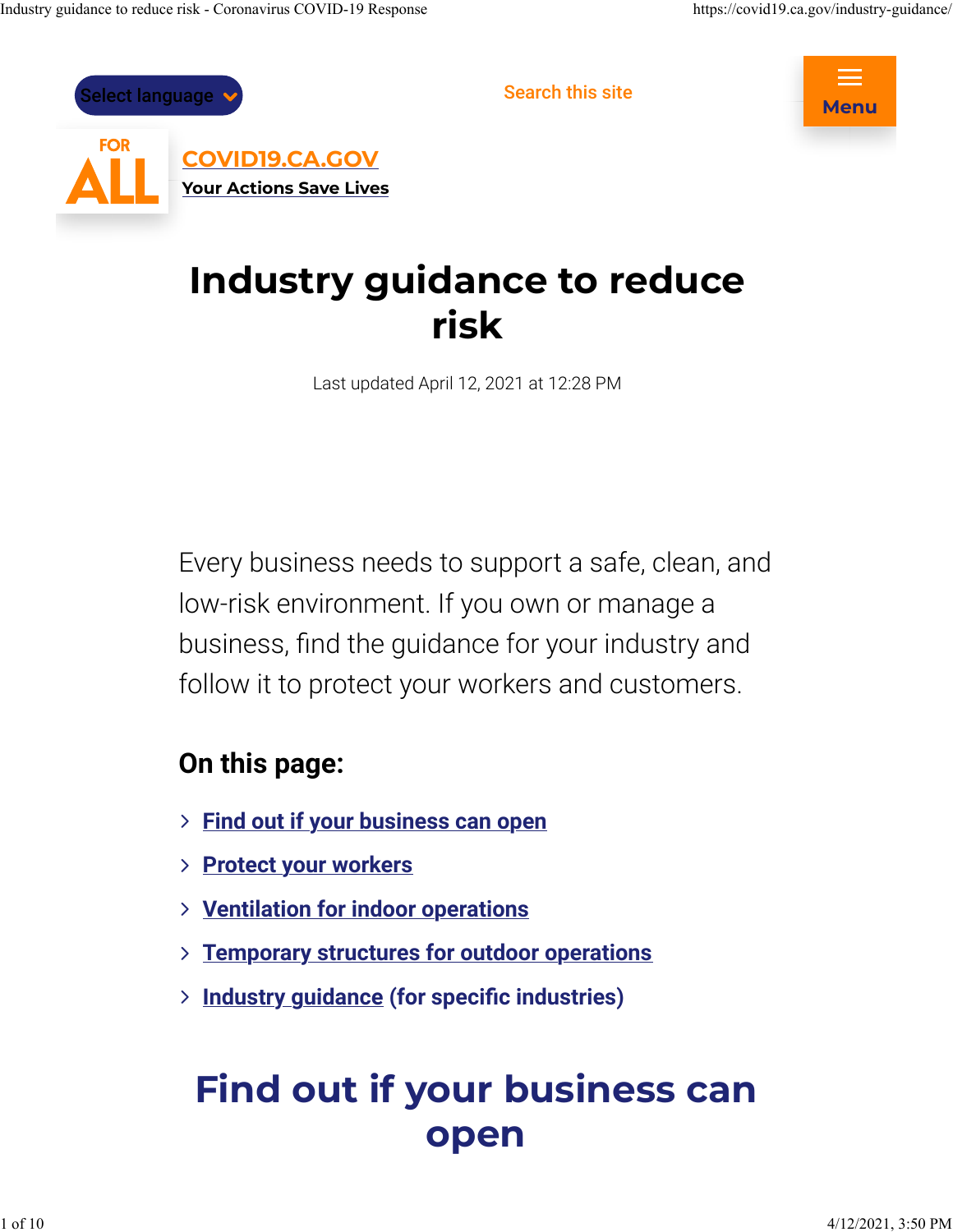California has a Blueprint for a Safer Economy with revised criteria for tightening and loosening restrictions for businesses and activities. Check your county's status in the **Blueprint for a Safer Economy** to see whether your business can open, and if there are restrictions and safety modifications that your business must follow.

Steps for reopening your business safely

## Protect your workers

## Prevent worker exposure to COVID-19

Employers are required to follow CalOSHA's emergency temporary <u>standards</u>  $\mathcal G$  to prevent exposure to COVID-19 in the workplace.

Visit the <u>Employers</u>  ${\mathcal{G}}$  page of saferatwork.covid19.ca.gov to learn more about workplace requirements like:

- Safety procedures
- Training for workers on infection prevention
- What to do in case of an infection or outbreak

Review <u>how to respond to COVID-19 cases EDFI</u> in your workplace and prevent further spread.

## Provide masks

Wearing a mask or face covering is required statewide in public or common spaces. Employers must provide face coverings to workers or reimburse workers for the reasonable cost of obtaining them. Find all requirements and exceptions to these rules in the industry guidance for your business. For more about masks, check CDPH's guidance for the <u>use of face coverings</u>  ${\mathcal C}$  .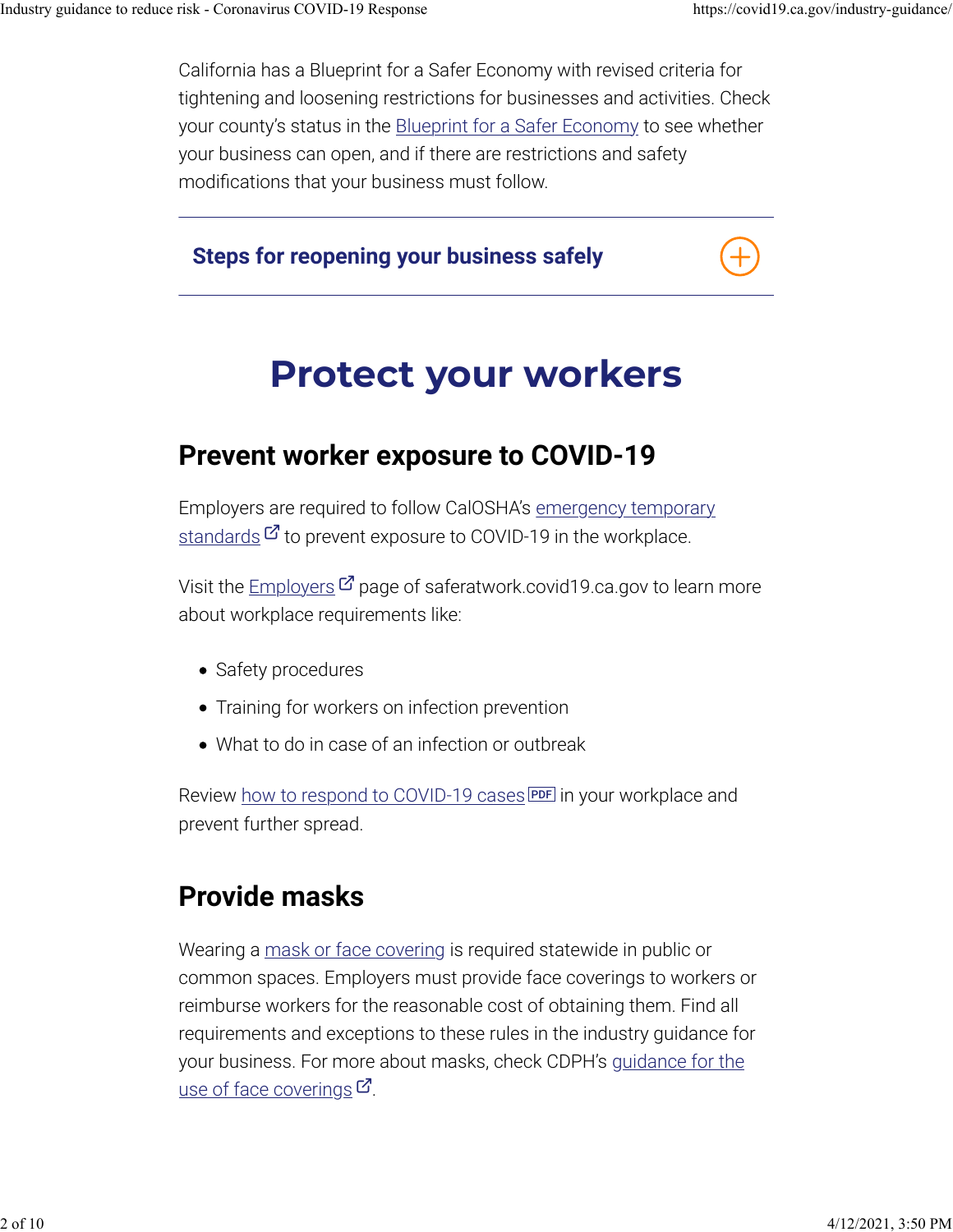## Paid leave and other benefits

It's important that employees with COVID-19 know to stay home. Your sick leave policies need to support that. Make sure your workers know about paid leave and other options available to them.

- See a <u>comparison of COVID-19 paid leave</u>  $\boldsymbol{\mathcal{C}}$  available for workers affected by COVID-19.
- Check the chart of benefits  $G$  available to workers impacted by COVID-19.

## Childcare and family-friendly practices

Workers need safe, reliable, and affordable childcare options during the COVID-19 response.

- Use the <u>family-friendly practices for employers</u> **PDF** to develop worklife balance policies that include childcare supports and workplace flexibility.
- Make sure your workers know about support for working families . PDF

# Ventilation for indoor operations

All businesses permitted to operate indoors must follow the CDPH interim g<u>uidance for ventilation, filtration, and air quality</u>  $\mathcal{C}$ . This guidance includes practical steps your business can take to promote better ventilation, filtration, and air quality indoors to reduce the spread of COVID-19.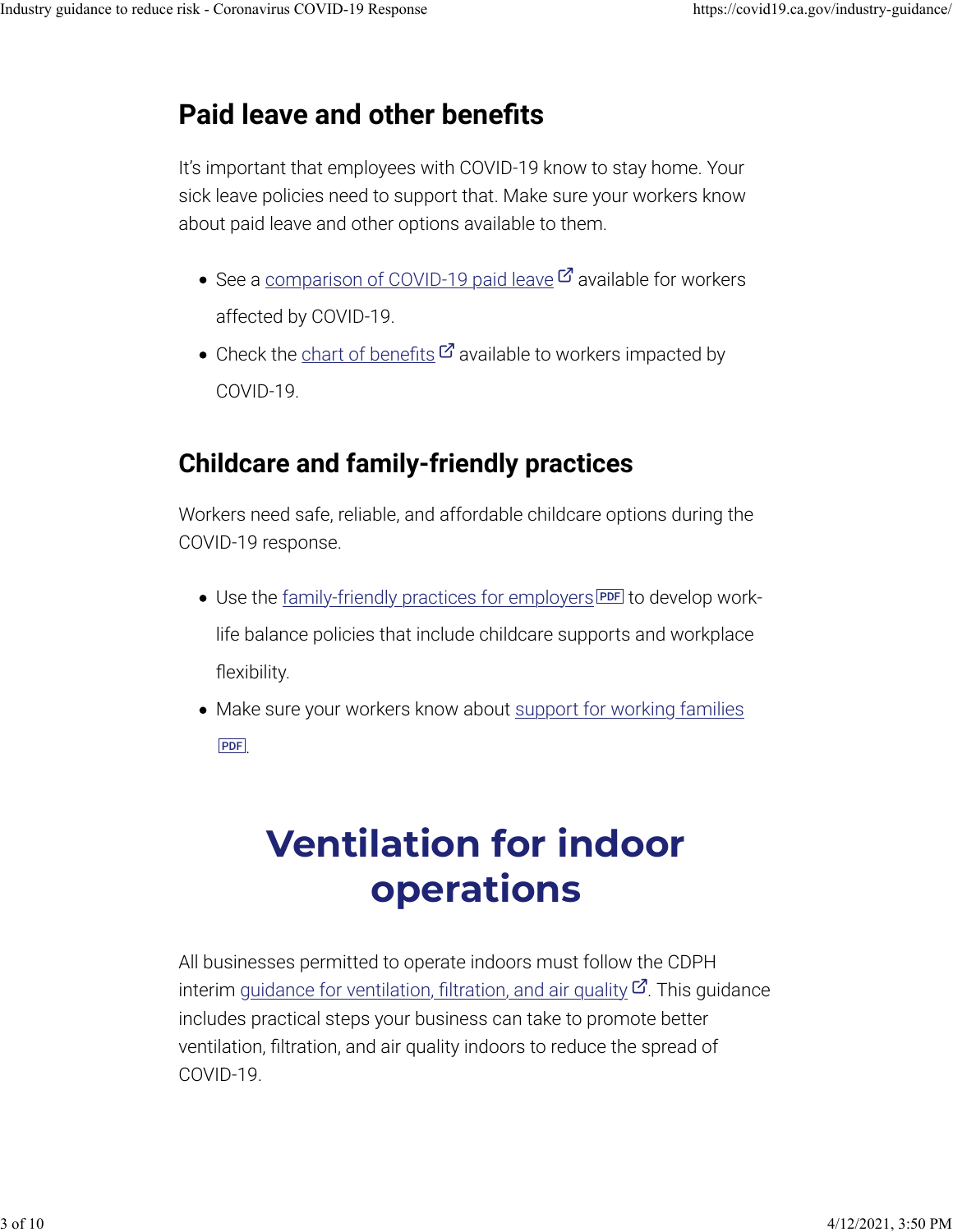# Temporary structures for outdoor operations

Restaurants and other businesses operating outdoors may wish to enclose outdoor temporary structures like tents and canopies to contain heat, avoid rain, or provide shade. Follow the CDPH guidance for  $\overline{\text{temporary structures}}$   $\mathcal G$  to reduce the risk of COVID-19 transmission.

# Industry guidance

See guidance in other languages

| If Agriculture and livestock                                                             |  |
|------------------------------------------------------------------------------------------|--|
| $\mathbb{H}$ Amusement parks and theme parks – updated<br><b>April 2, 2021</b>           |  |
| <b>■ Auto dealerships</b>                                                                |  |
| <b>A</b> Cardrooms and racetracks - updated<br><b>September 10, 2020</b>                 |  |
| <b>2</b> Childcare                                                                       |  |
| Let Cohorts for children and youth in supervised<br>settings - updated September 4, 2020 |  |
| <b>&amp; Communications infrastructure</b>                                               |  |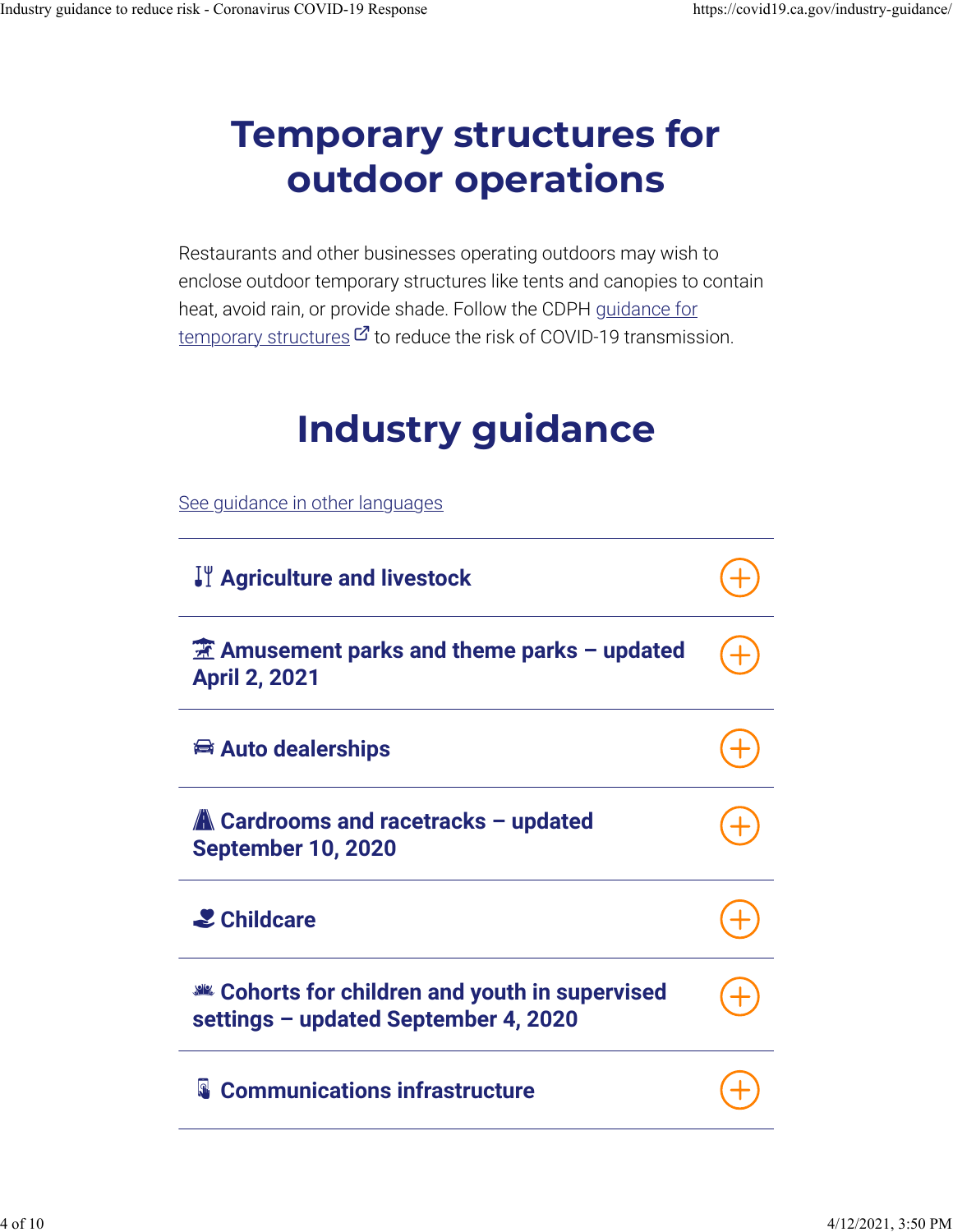| <b>A∡ Construction</b>                                                                 |  |
|----------------------------------------------------------------------------------------|--|
| <b>Day camps</b>                                                                       |  |
| <b>&amp; Delivery services</b>                                                         |  |
| $\triangle$ Energy and utilities                                                       |  |
| <b>T</b> Family friendly practices for employers                                       |  |
| Si Food packing                                                                        |  |
| 中 Gyms and fitness centers - updated January<br>26, 2021                               |  |
| <sup>∦</sup> Hair salons and barbershops - updated<br><b>October 20, 2020</b>          |  |
| 鬘 Higher education - updated April 9, 2020                                             |  |
| <b>■ Hotels, lodging, and short-term lodging</b><br>rentals - updated January 25, 2021 |  |
| \$8 Life sciences                                                                      |  |
| $\triangle$ Limited services – updated January 26, 2021                                |  |
| $\approx$ Live events and performances – updated April<br>2, 2021                      |  |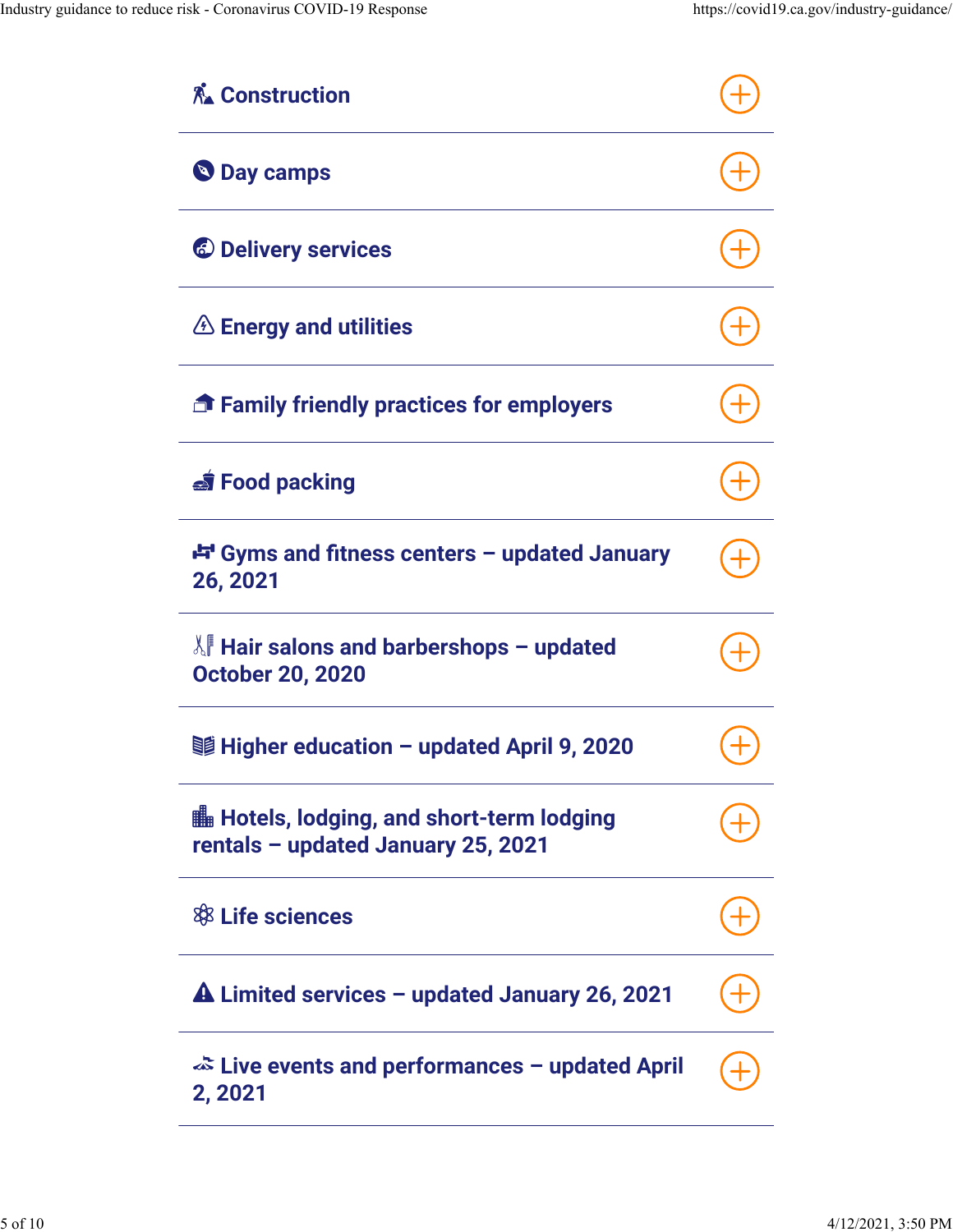| 市 Logistics and warehousing facilities                                                                                                                                                                                                                                                       |  |
|----------------------------------------------------------------------------------------------------------------------------------------------------------------------------------------------------------------------------------------------------------------------------------------------|--|
| <b><i>☆</i></b> Manufacturing                                                                                                                                                                                                                                                                |  |
| <b>III</b> Mining and logging                                                                                                                                                                                                                                                                |  |
| <b>S</b> Movie theaters and family entertainment<br>centers - updated April 2, 2021                                                                                                                                                                                                          |  |
| Museums, zoos, and aquariums - updated<br><b>October 20, 2020</b>                                                                                                                                                                                                                            |  |
| සී Music, film, and TV production – updated<br><b>February 22, 2021</b>                                                                                                                                                                                                                      |  |
| <b>Solution Office workspaces</b>                                                                                                                                                                                                                                                            |  |
| <b>A</b> Outdoor recreation, including campgrounds,<br>playgrounds, and ski resorts - updated<br><b>December 3, 2020</b>                                                                                                                                                                     |  |
| <b>E</b> Personal care services - updated October 20,<br>2020                                                                                                                                                                                                                                |  |
| <b>The Places of worship and cultural ceremonies -</b><br>updated April 12, 2021                                                                                                                                                                                                             |  |
| In response to recent judicial rulings, effective immediately,<br>location and capacity limits on places of worship are not<br>mandatory but are strongly recommended. The linked guidance<br>is in the process of being updated. All other restrictions in the<br>guidance remain in place. |  |

#### Tier status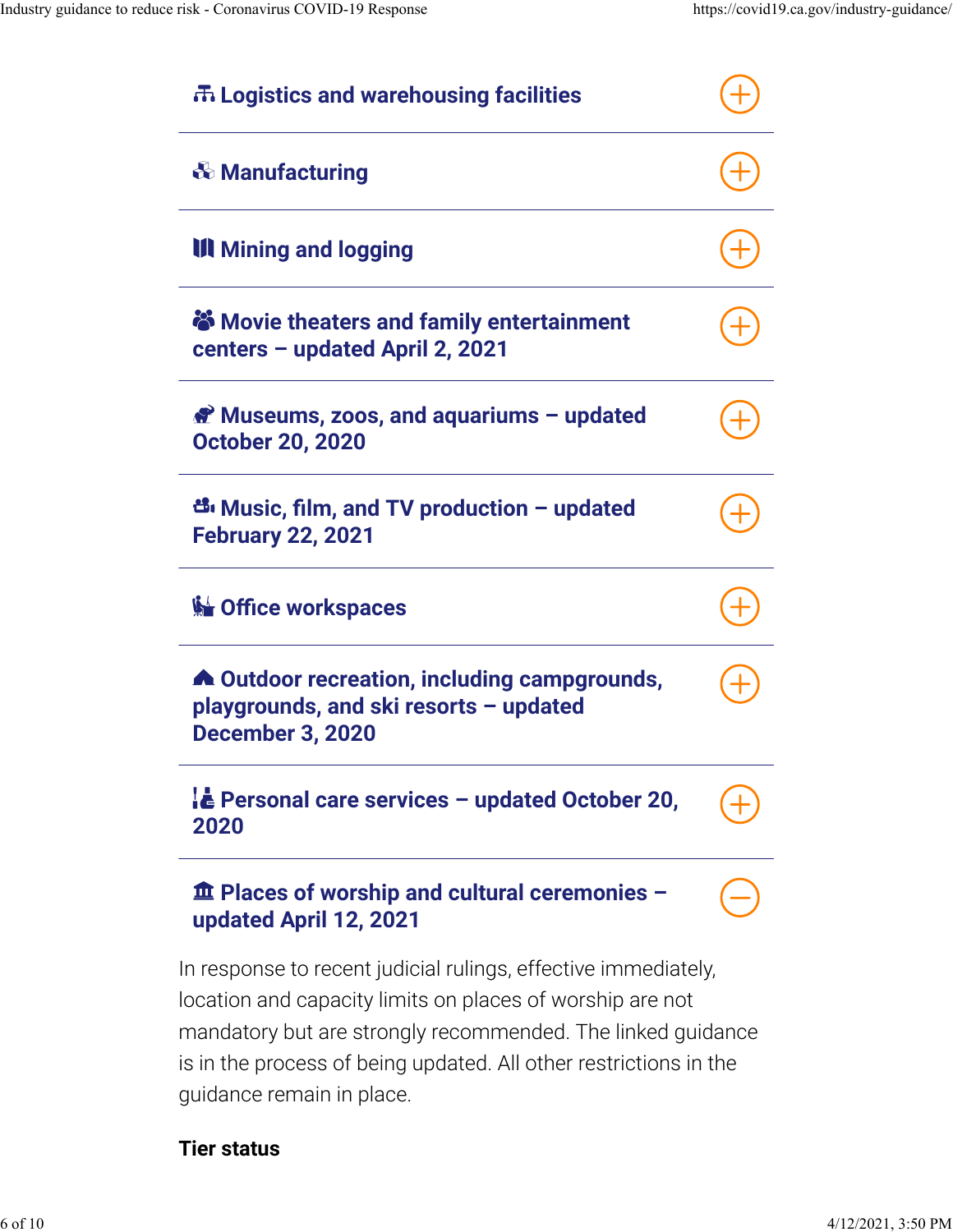Widespread (purple)

- Outdoor or indoor with modifications
- Indoor activities are strongly discouraged and should be limited to 25% of capacity

#### Substantial (red)

- Indoor with modifications
- Indoor activities should be limited to 25% of capacity

#### Moderate (orange)

- Indoor with modifications
- Indoor activities should be limited to 50% of capacity

#### Minimal (yellow)

- Indoor with modifications
- Indoor activities should be limited to 50% of capacity

#### Singing, chanting, and playing wind instruments

Singing, chanting, playing wind instruments, and similar activities are permitted subject to the restrictions below. Workers or volunteers who are providing vocal, instrumental, or other music for a service or ceremony but sit or stand separately from the visitors or congregants are "performers." Additional or alternative modifications for performances may be required by the forthcoming Live Performances guidance.

For outdoor activities:

- Performers must follow the guidance for outdoor live events and performances.
- Use of face coverings is mandatory except when actively eating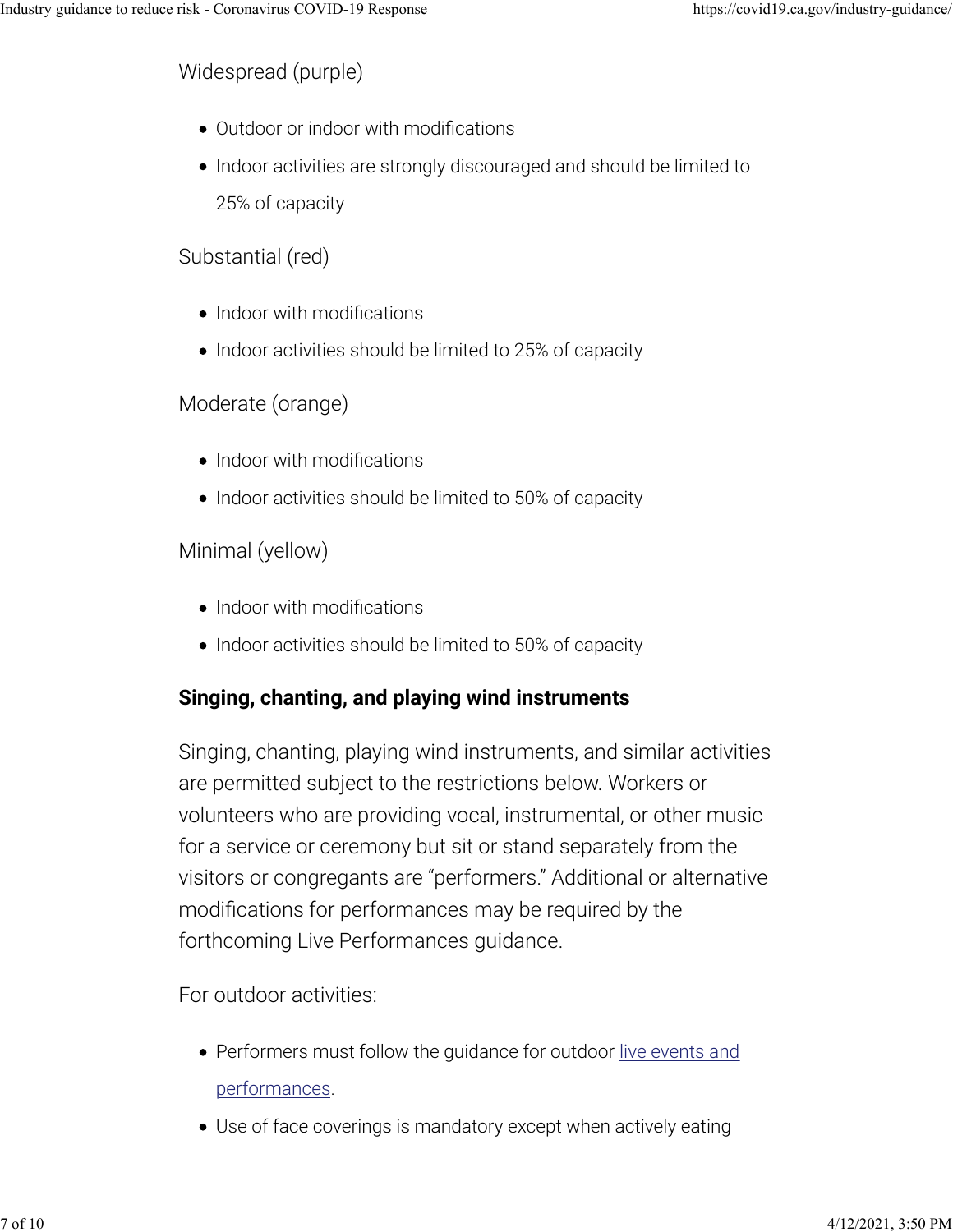and/or drinking. Exemptions identified in CDPH's guidance for the <u>use of face coverings</u>  ${\mathcal C}$  are allowed.

Discourage audience members from singing, chanting, and similar practices that may increase the likelihood of transmission from contaminated exhaled droplets and aerosols.

Widespread (purple)

- Performers singing, chanting, playing a wind instrument, or engaging in similar activities indoors must wear face coverings at all times.
- Such performers must maintain at least 12 of physical distance from other performers and 24 feet of physical distance from visitors or congregants.
- During a single service or ceremony before a live audience, no more than 10 performers may sing, chant, play wind instruments, or engage in similar activities.
- Performers are counted toward the occupancy capacity limit.
- Performers are strongly recommended to obtain a negative PCR test within 72 hours prior to the service.
- Houses of worship should improve ventilation as much as possible.

Substantial (red), Moderate (orange), and Minimal (yellow)

- Performers singing, chanting, playing a wind instrument, or engaging in similar activities indoors must wear face coverings at all times.
- Performers must maintain physical distancing from congregants or spectators and other performers.
- Performers are counted toward the occupancy capacity limit.
- Performers are strongly recommended to obtain a negative PCR test within 72 hours prior to the service.
- Houses of worship should improve ventilation as much as possible.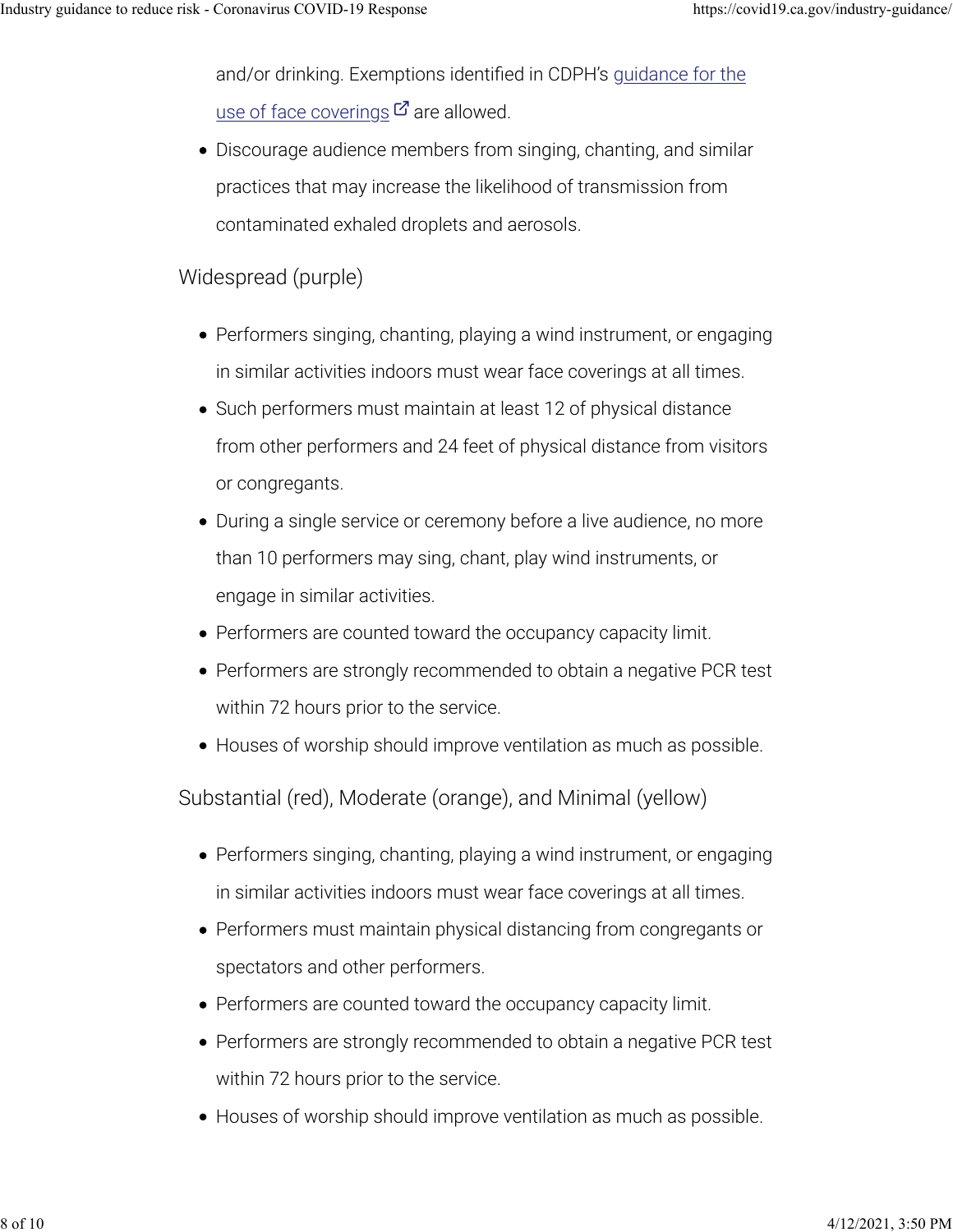Recorded performances

When making a recording without a live audience for later use at a service or ceremony, performers may sing, chant, play wind instruments, or engage in similar activities without face coverings if the following conditions are met:

Each performer has taken a laboratory-based PCR diagnostic test (i.e., not a rapid test) that yielded a negative result within 72 hours